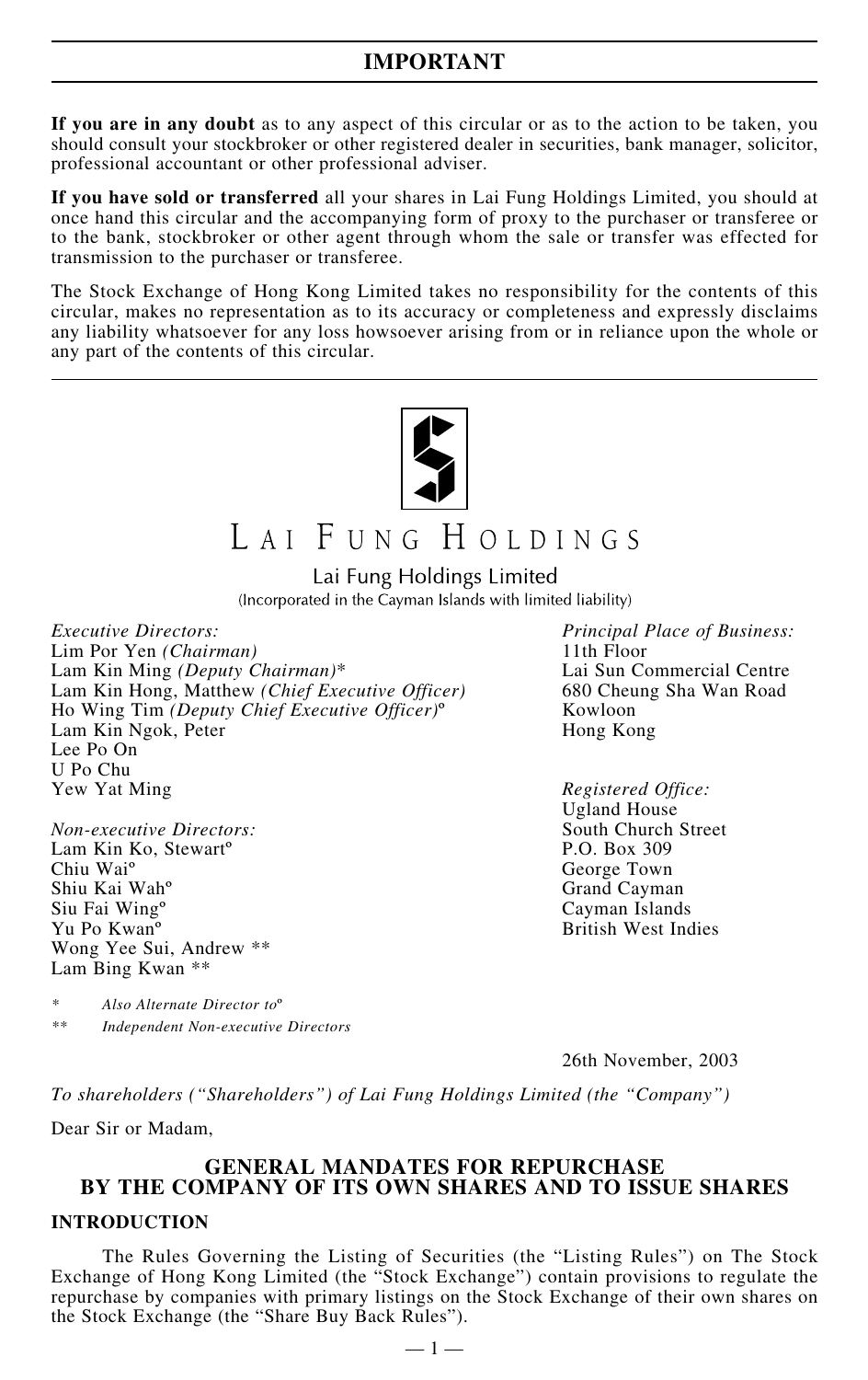The purpose of this circular is to provide you with an explanatory statement as required by the Listing Rules and information relating to the ordinary resolutions to be proposed at the forthcoming Annual General Meeting of the Company to be held on Monday, 22nd December, 2003 (the "Annual General Meeting") to grant general mandates to the directors of the Company (the "Directors") (i) to exercise the powers of the Company to repurchase issued and fullypaid up shares of the Company; (ii) to issue new shares; and (iii) to increase the number of shares which the Directors may issue under the general mandate to issue new shares by the number of shares repurchased.

For the purposes of this circular, the term "shares" shall mean shares of all classes and securities which carry a right to subscribe or purchase shares of the Company.

## **GENERAL MANDATE FOR REPURCHASE OF SHARES**

## **(i) The Share Buy Back Rules**

The most important points of the Share Buy Back Rules are as follows:

## *(a) Shareholders' Approval*

All proposed repurchases of shares on the Stock Exchange by a company with its primary listing on the Stock Exchange must be approved in advance by an ordinary resolution, either by way of a general mandate or by specific approval for particular transactions.

## *(b) Source of Funds*

Repurchases must be funded out of funds which are legally available for the purpose in accordance with the company's constitutional documents and the laws of the jurisdiction in which the company is incorporated.

## *(c) Maximum Number of Shares*

The shares proposed to be repurchased by a company must be fully-paid up. A maximum of 10% of the issued share capital of the company as at the date of the resolution authorising the repurchase may be repurchased on the Stock Exchange.

## **(ii) The Repurchase Proposal**

Ordinary resolution No. 4(A) to be proposed at the Annual General Meeting relates to the grant of a general mandate to the Directors to repurchase, on the Stock Exchange, issued and fully-paid up shares of HK\$0.10 each in the share capital of the Company ("Shares") up to a maximum of 10% of the aggregate nominal amount of the issued and fully-paid up share capital of the Company as at the date of the said resolution (the "Repurchase Proposal").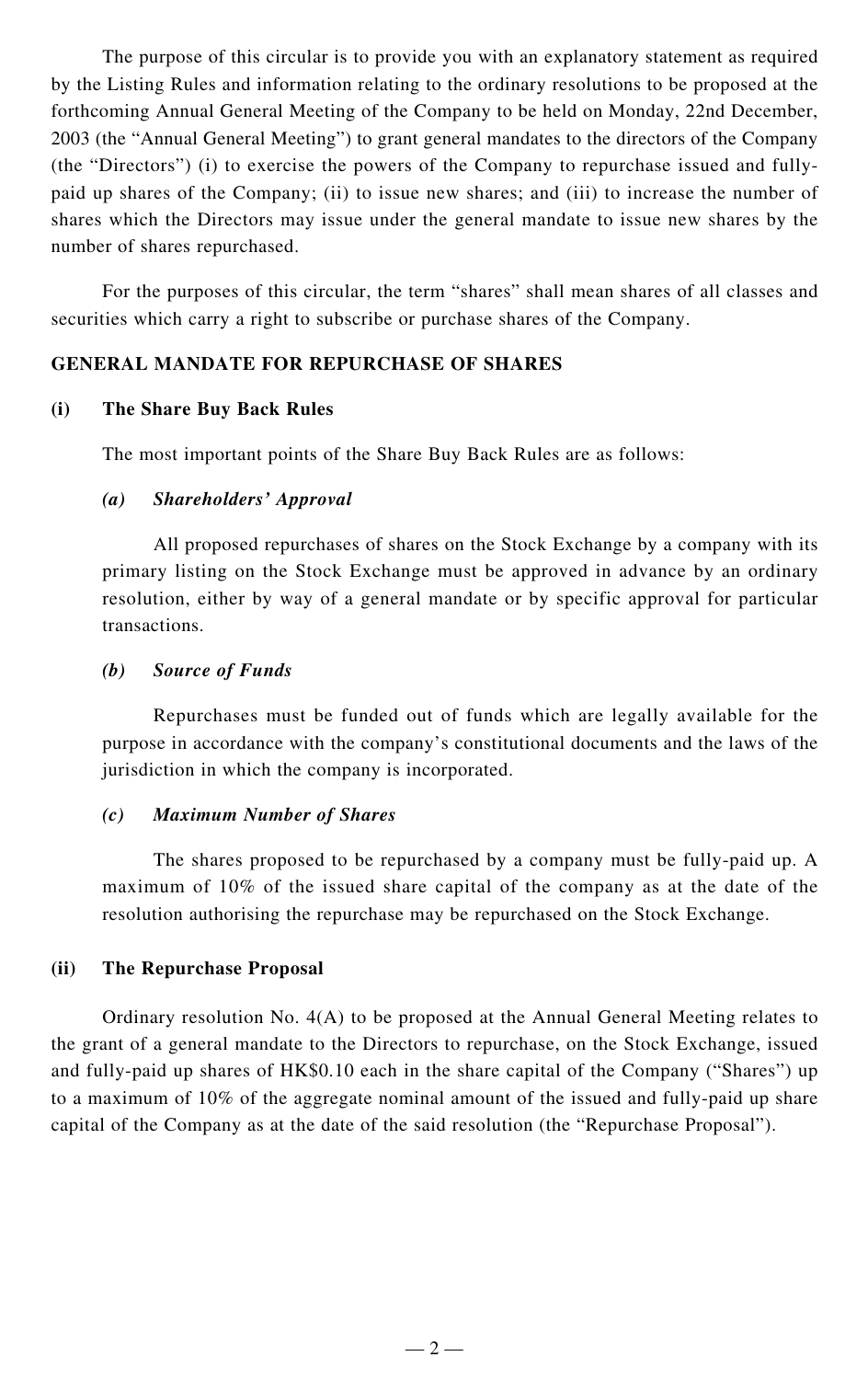#### **(iii) Reasons for Repurchases**

Although the Directors have no present intention of repurchasing any Shares, they believe that the flexibility afforded by the Repurchase Proposal would be beneficial to the Company and its Shareholders. Trading conditions on the Stock Exchange have sometimes been volatile in recent years. At any time in the future when the Shares are trading at a discount to their underlying value, the ability of the Company to repurchase Shares will be beneficial to those Shareholders who retain their investment in the Company since their percentage interest in the assets of the Company would increase in proportion to the number of Shares repurchased by the Company. Share repurchase will only be made when the Directors believe that such repurchase will benefit the Company and its Shareholders.

## **(iv) Share Capital**

As at 21st November, 2003, being the latest practicable date prior to the printing of this circular (the "Latest Practicable Date"), the issued and fully-paid up share capital of the Company comprised 4,606,240,383 Shares.

Subject to the passing of the ordinary resolution No. 4(A), the Company would be allowed under the Repurchase Proposal to repurchase Shares up to a maximum of 460,624,038 Shares on the basis that no further Shares are issued or repurchased prior to the date of the forthcoming Annual General Meeting.

## **(v) Funding of Repurchases**

In repurchasing Shares, the Company may only apply funds legally available for such purpose in accordance with its memorandum and articles of association and the laws of the Cayman Islands.

The Directors propose that such repurchases of Shares would be appropriately financed by the Company's internal resources and/or available banking facilities. There might be material adverse impact on the working capital or gearing position of the Company (as compared with the position disclosed in the audited accounts contained in the Annual Report for the year ended 31st July, 2003) in the event that the Repurchase Proposal was to be carried out in full at any time during the proposed repurchase period. However, the Directors do not propose to exercise the Repurchase Proposal to such extent as would, in the circumstances, have a material adverse effect on the working capital requirements of the Company or the gearing levels which in the opinion of the Directors are from time to time appropriate for the Company.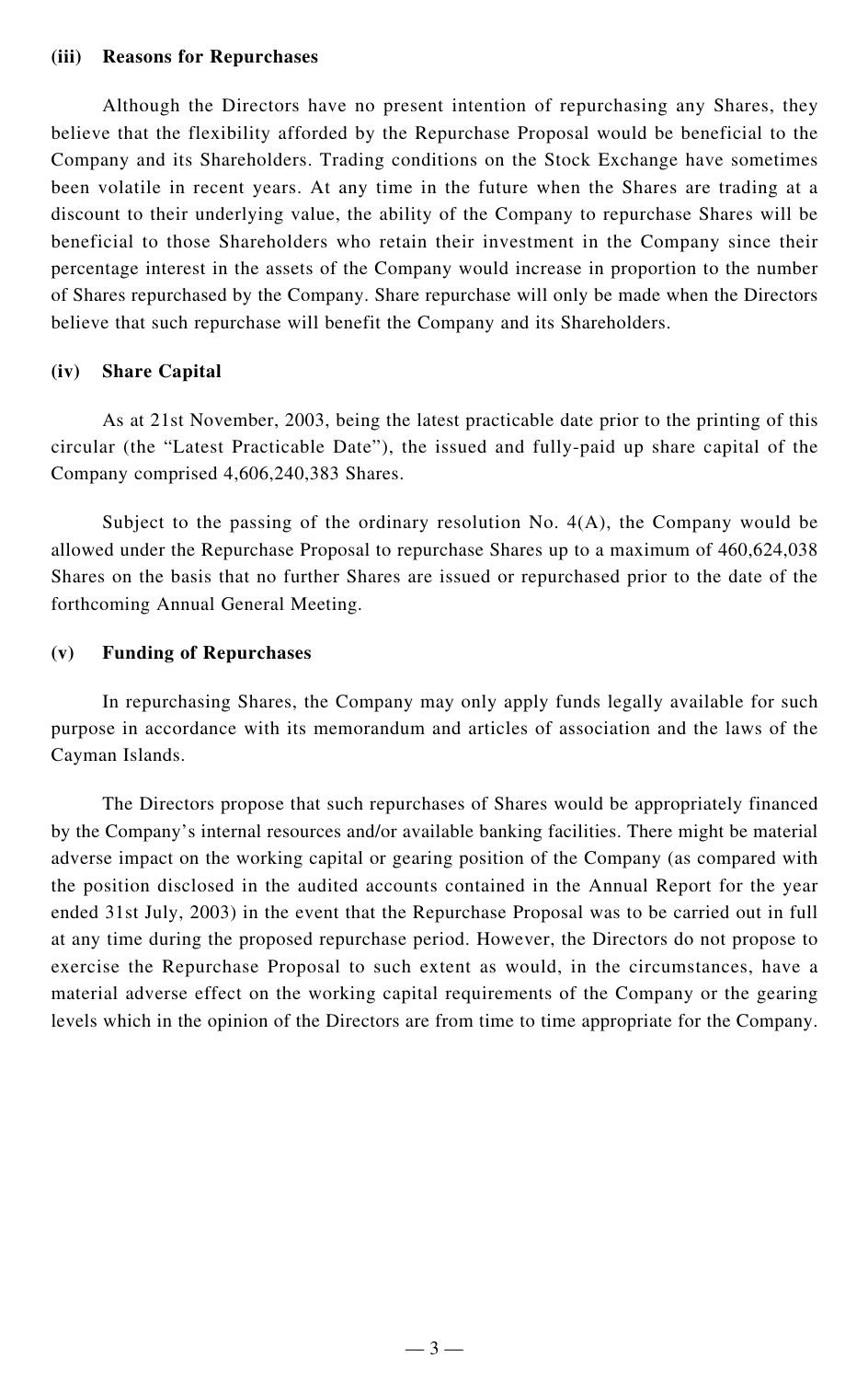## **(vi) Market Prices**

The highest and lowest prices at which the Shares had been traded on the Stock Exchange during each of the previous twelve months prior to the Latest Practicable Date were as follows:

|           | <b>SHARES</b>  |        |
|-----------|----------------|--------|
|           | <b>Highest</b> | Lowest |
|           | HK\$           | HK\$   |
| 2002      |                |        |
| November  | 0.092          | 0.076  |
| December  | 0.123          | 0.082  |
| 2003      |                |        |
| January   | 0.150          | 0.105  |
| February  | 0.150          | 0.127  |
| March     | 0.133          | 0.095  |
| April     | 0.103          | 0.090  |
| May       | 0.127          | 0.100  |
| June      | 0.125          | 0.108  |
| July      | 0.132          | 0.106  |
| August    | 0.193          | 0.117  |
| September | 0.200          | 0.158  |
| October   | 0.233          | 0.170  |

The Directors have undertaken to the Stock Exchange to exercise the power of the Company to make purchases under the Repurchase Proposal in accordance with the Listing Rules and the laws of the Cayman Islands. If a shareholder's proportionate interest in the voting rights of the Company increases as a result of the Directors exercising the power to repurchase Shares pursuant to the Repurchase Proposal, such increase will be treated as an acquisition of voting rights for the purposes of Rule 32 of the Hong Kong Code on Takeovers and Mergers (the "Takeovers Code"). Accordingly, a shareholder or group of shareholders acting in concert could obtain or consolidate control of the Company and become obliged to make a mandatory offer in accordance with Rule 26 of the Takeovers Code. As at the Latest Practicable Date, Lai Sun Garment (International) Limited ("LSG") and its wholly-owned subsidiary, Silver Glory Securities Limited ("SGS"), were interested respectively in 1,455,365,090 Shares and 665,185,341 Shares which represent approximately 31.60% and 14.44% respectively of the existing issued share capital of the Company. Assuming the shareholdings of LSG and SGS in the Company remain unchanged, full exercise by the Company of the general mandate to repurchase the Shares as mentioned herein will increase the interest of LSG and SGS in the issued share capital of the Company to 35.11% and 16.05% respectively, making a total of 51.16%. In the opinion of the Directors, such increase may give rise to an obligation to make a mandatory offer under Rules 26 and 32 of the Takeovers Code. The Directors have no present intention to exercise the power to repurchase shares pursuant to the Repurchase Proposal to such an extent as to result in takeover obligations.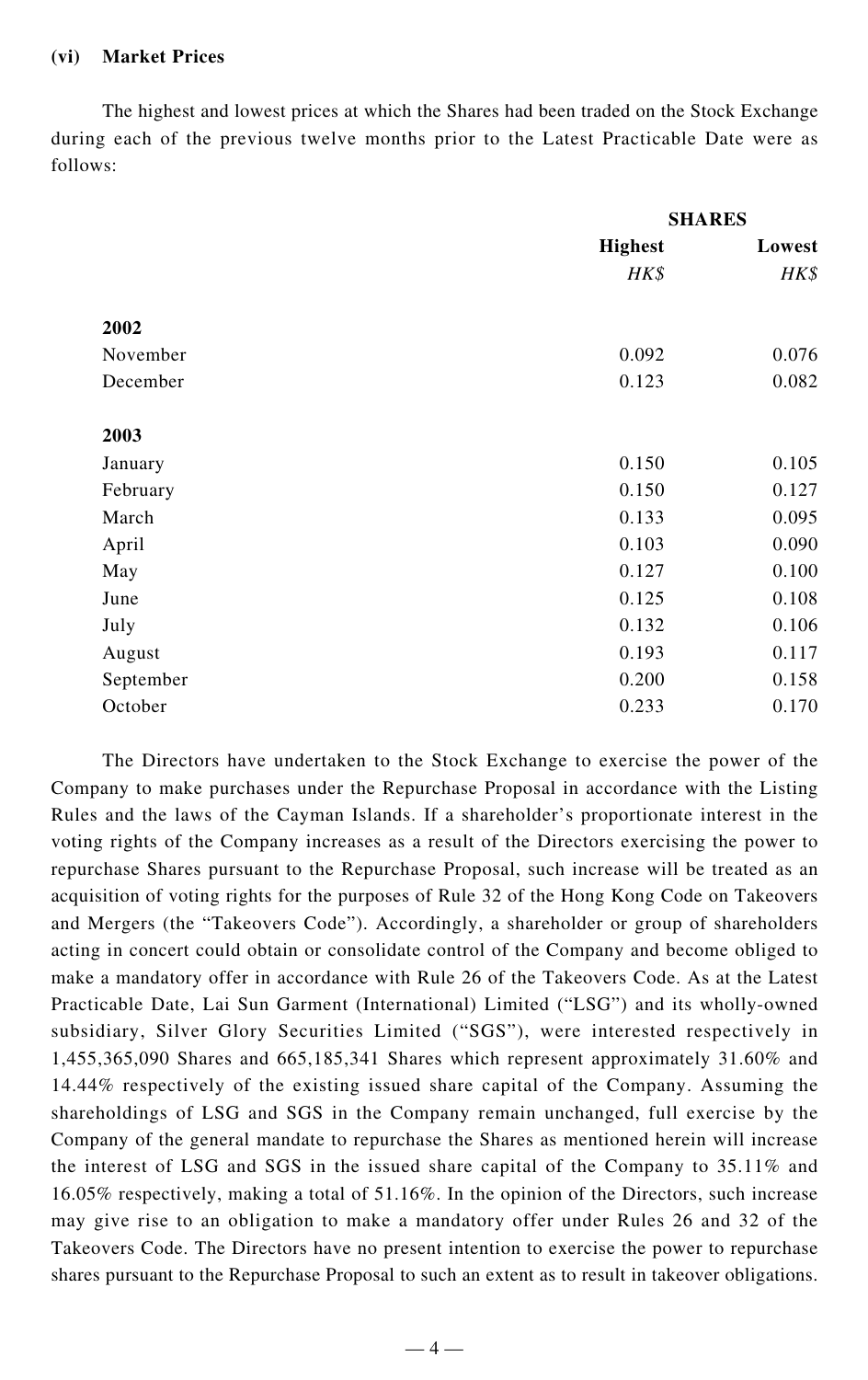None of the Directors nor, to the best of their knowledge having made all reasonable enquiries, any of their associates (as defined in the Listing Rules) presently intend to sell any Shares to the Company under the Repurchase Proposal in the event that the Repurchase Proposal is approved by the Shareholders.

The Company has not been notified by any connected persons (as defined in the Listing Rules) that they have any present intention to sell any Shares to the Company, or that they have undertaken not to sell any Shares held by them to the Company in the event that the Repurchase Proposal is approved by the Shareholders.

## **(vii) Shares Purchases Made by the Company**

No purchase of the Shares has been made by the Company during the six months prior to the Latest Practicable Date (whether on the Stock Exchange or otherwise).

## **GENERAL MANDATE TO ISSUE SHARES**

Ordinary resolution No. 4(B) to be proposed at the Annual General Meeting relates to the granting of a general mandate to the Directors to issue new Shares up to a maximum of 20% of the issued share capital of the Company as at the date of the said resolution.

Ordinary resolution No. 4(C) relates to the extension of the general mandate to be granted to the Directors to issue new Shares during the Relevant Period (as defined in the ordinary resolution No. 4(A) of the Notice of Annual General Meeting of the Company contained in the Annual Report for 2002-2003) by adding to it the number of Shares repurchased by the Company under the Repurchase Proposal, if any.

## **PROXY ARRANGEMENT**

A form of proxy for use at the Annual General Meeting is enclosed with the Annual Report for the year ended 31st July, 2003. To be valid, the form of proxy, together with the power of attorney or other authority (if any) under which it is signed, or a notarially certified copy thereof, must be lodged with the Company's Registrars in Hong Kong, Tengis Limited, at Ground Floor, Bank of East Asia Harbour View Centre, 56 Gloucester Road, Wanchai, Hong Kong not less than 48 hours before the time appointed for holding the Annual General Meeting or any adjournment thereof. Completion and return of the form of proxy will not preclude you from attending and voting in person at the Annual General Meeting or at any adjournment thereof.